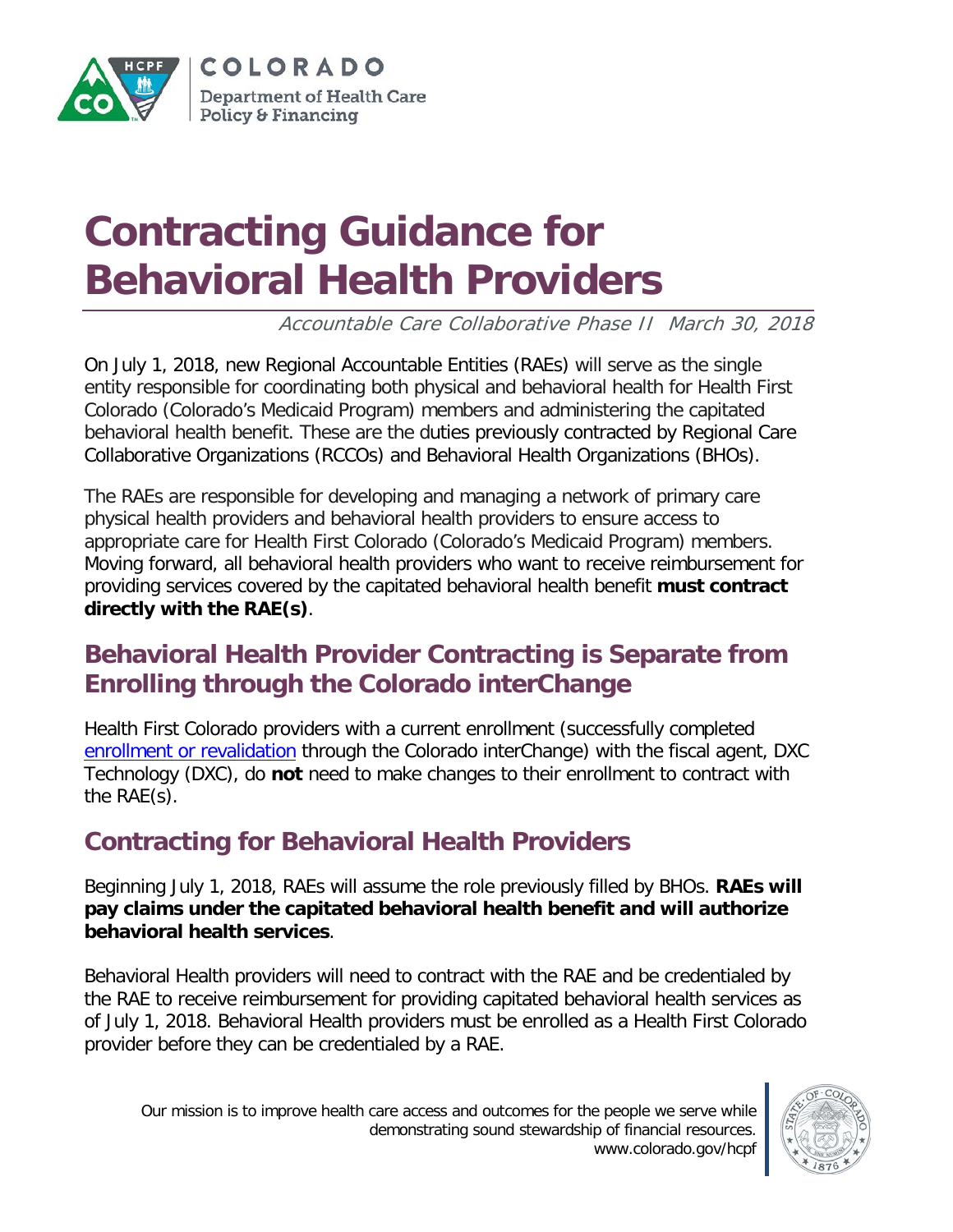Behavioral Health providers are encouraged to contract with multiple RAEs to promote a statewide behavioral health network. Behavioral Health providers that should be part of the RAE network include:

- Community Mental Health Centers
- Federally Qualified Health Centers
- Hospitals including psychiatric hospitals
- Independent providers
- Non-physician practitioner groups
- Providers employed by a Primary Care Medical Provider
- Rural Health Centers
- Substance Use Disorder providers

While the RAEs are required to contract with certain federally defined essential community providers, such as Federally Qualified Health Centers, the RAEs have the authority to determine which providers they credential into their network.

#### **Action Needed**

- You must be enrolled as a Health First Colorado provider. Behavioral health contracting with the RAE is different than provider enrollment and revalidation with DXC Technology.
- [Contact a RAE](https://www.colorado.gov/hcpf/accphase2) immediately to begin the contracting and credentialing process. Behavioral health providers must contract with and be credentialed by a RAE to receive reimbursement for providing capitated behavioral health services after June 30, 2018.
- Continue billing your current BHO for services through June 30, 2018.

| Region | Entity, Proposals and<br>Contracts | <b>Contact Information for Providers</b>                                                                                                      |
|--------|------------------------------------|-----------------------------------------------------------------------------------------------------------------------------------------------|
|        | Rocky Mountain Health<br>Plans     | Email: RAESupport@rmhp.org<br>Phone: 1-888-282-8801                                                                                           |
|        | Northeast Health Partners          | 9925 Federal Drive, Suite 100<br>Colorado Springs, CO 80921<br>Phone: 1-800-804-5040<br>Email:<br>COProviderRelations@beaconhealthoptions.com |

#### **Contact your RAE Today!**